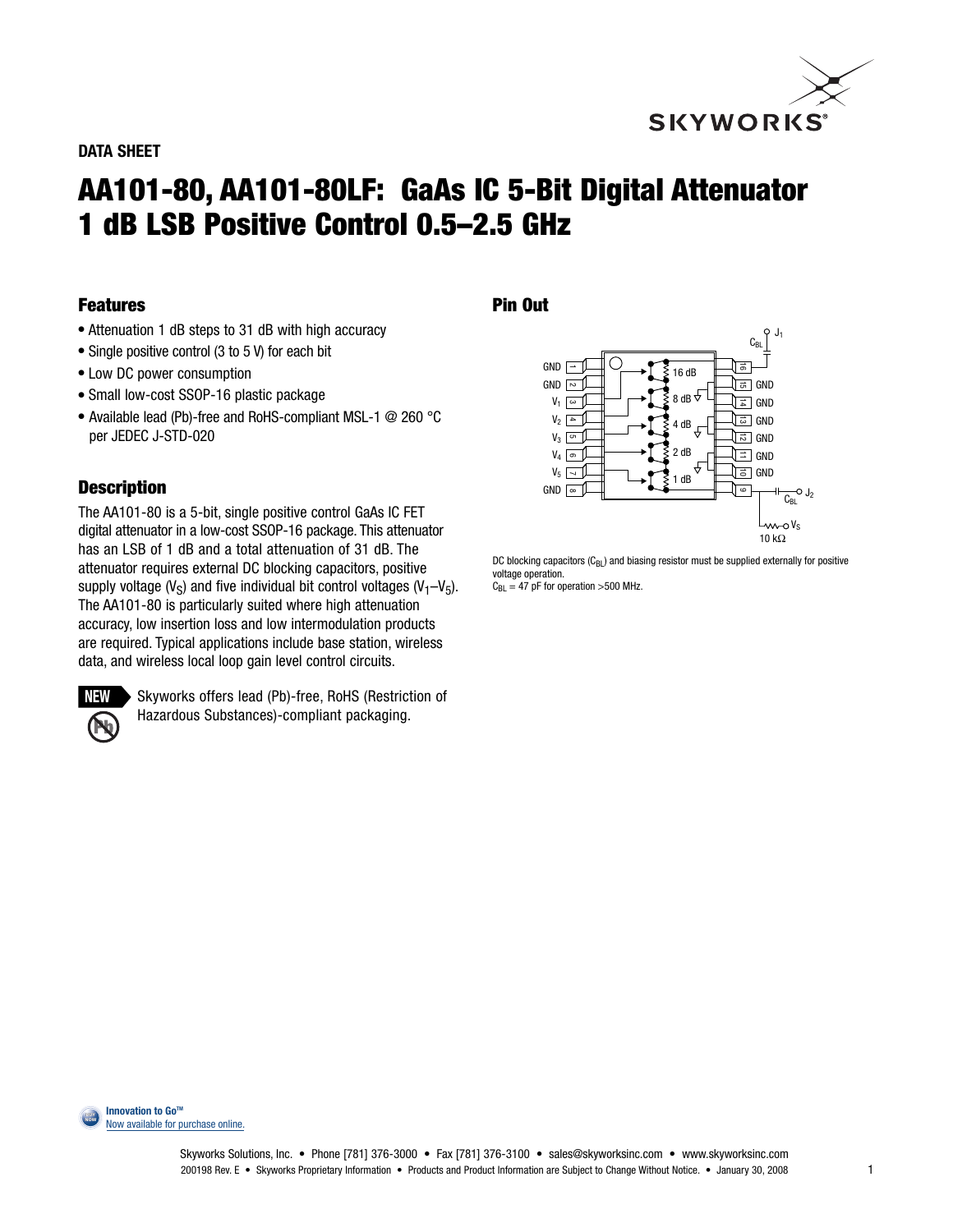# **Electrical Specifications at -40 °C to +85 °C (0, 5 V)**

| Parameter <sup>(1)</sup>              | <b>Condition</b>                                            | <b>Frequency</b> | Min.                                             | Typ.                           | Max.  | <b>Unit</b> |
|---------------------------------------|-------------------------------------------------------------|------------------|--------------------------------------------------|--------------------------------|-------|-------------|
| Insertion loss                        |                                                             | $0.5 - 1.0$ GHz  |                                                  | 2.0                            | 2.4   | dB          |
|                                       |                                                             | $1.0 - 2.0$ GHz  |                                                  | 2.6                            | 3.0   | dB          |
|                                       |                                                             | $2.0 - 2.5$ GHz  |                                                  | 2.9                            | 3.3   | dB          |
| <b>Attenuation range</b>              |                                                             |                  |                                                  | 31                             |       | dB          |
| Attenuation accuracy <sup>(2)</sup>   |                                                             | $0.5 - 1.0$ GHz  |                                                  | $\pm$ (0.2 + 3% of attenuation |       |             |
|                                       |                                                             |                  | setting in dB)                                   |                                |       | dB          |
|                                       |                                                             | $1.0 - 2.0$ GHz  |                                                  | $\pm$ (0.3 + 5% of attenuation |       |             |
|                                       |                                                             |                  | setting in dB)<br>$\pm$ (0.3 + 6% of attenuation |                                | dB    |             |
|                                       |                                                             | $2.0 - 2.5$ GHz  |                                                  |                                |       |             |
|                                       |                                                             |                  | setting in dB)                                   |                                | dB    |             |
| VSWR (I/0) <sup>(3)</sup>             |                                                             | $0.5 - 2.5$ GHz  |                                                  | 1.5:1                          | 2.2:1 |             |
| Switching characteristics             |                                                             |                  |                                                  |                                |       |             |
| Rise, fall                            | 10/90% or 90/10% RF                                         |                  |                                                  | 100                            |       | ns          |
| On, off                               | 50% CTL to 90/10% RF                                        |                  |                                                  | 300                            |       | ns          |
| Video feedthru                        | $T_{\text{RISE}} = 1$ ns, BW = 500 MHz                      |                  |                                                  | 70                             |       | mV          |
| Input power for 1 dB compression      | $V_S = 3 V$                                                 | $0.5 - 2.5$ GHz  | 18                                               | 21                             |       | dBm         |
|                                       | $V_S = 5 V$                                                 | $0.5 - 2.5$ GHz  | 23                                               | 27                             |       | dBm         |
| Intermodulation intercept point (IP3) | For two-tone input power 5 dBm                              |                  |                                                  |                                |       |             |
|                                       | $V_S = 3 V$                                                 | $0.5 - 2.5$ GHz  | 37                                               | 43                             |       | dBm         |
|                                       | $V_S = 5 V$                                                 | $0.5 - 2.5$ GHz  | 39                                               | 45                             |       | dBm         |
| Control voltages                      | $V_{1.0W} = 0$ to 0.2 V @ 20 µA max.                        |                  |                                                  |                                |       |             |
|                                       | $V_{HIGH} = 3 V @ 100 \mu A$ max. to 5 V @ 200 $\mu A$ max. |                  |                                                  |                                |       |             |
|                                       | $V_S = V_{HIGH} \pm 0.2 V$                                  |                  |                                                  |                                |       |             |

1. All measurements made in a 50  $\Omega$  system, unless otherwise specified.

3. Input/output.

2. Attenuation referenced to insertion loss.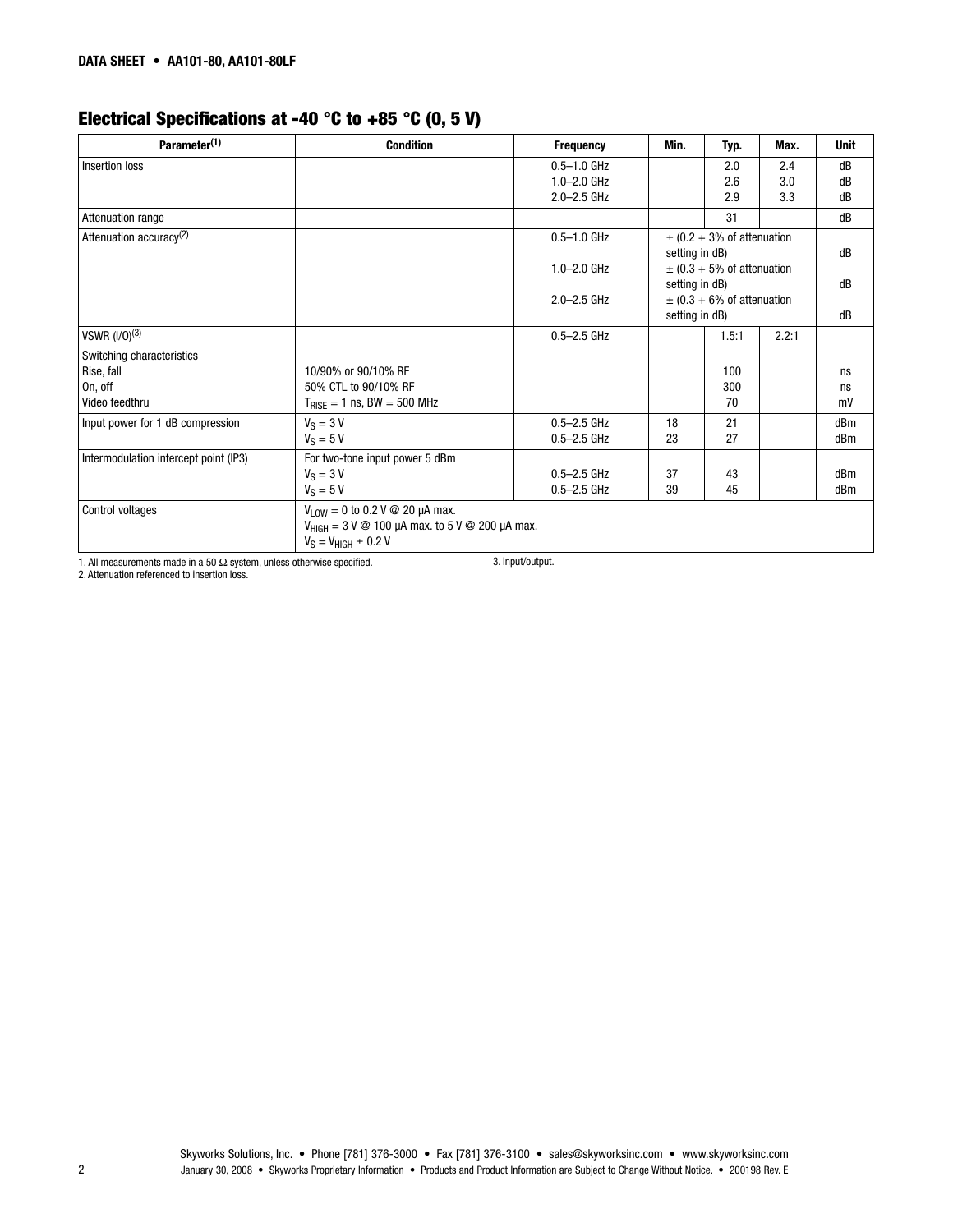#### -1.00 -1.25 -1.50 Insertion Loss (dB) Insertion Loss (dB) -40 °C -1.75  $-85 °C$ -2.00 -2.25 25 °C J. -2.50 -2.75 -3.00 0 0.5 1.0 1.5 2.0 2.5 3.0 Frequency (GHz) **Insertion Loss vs. Frequency** 60 58 -40 °C 56 54 85 °C IP3 (dBm) 52 50 48 25 °C 46 44 42 40 0 2 4 6 8 10 12 14 16 18 20 22 24 26 28 30 Attenuation (dB) **IP3 vs. Attenuation and Temperature (500 MHz)**

#### **Typical Performance Data (0, 5 V)**



**Compression Point vs. Attenuation,**



**VSWR vs. Frequency (25 ˚C)**



**VSWR vs. Frequency (85 ˚C)**

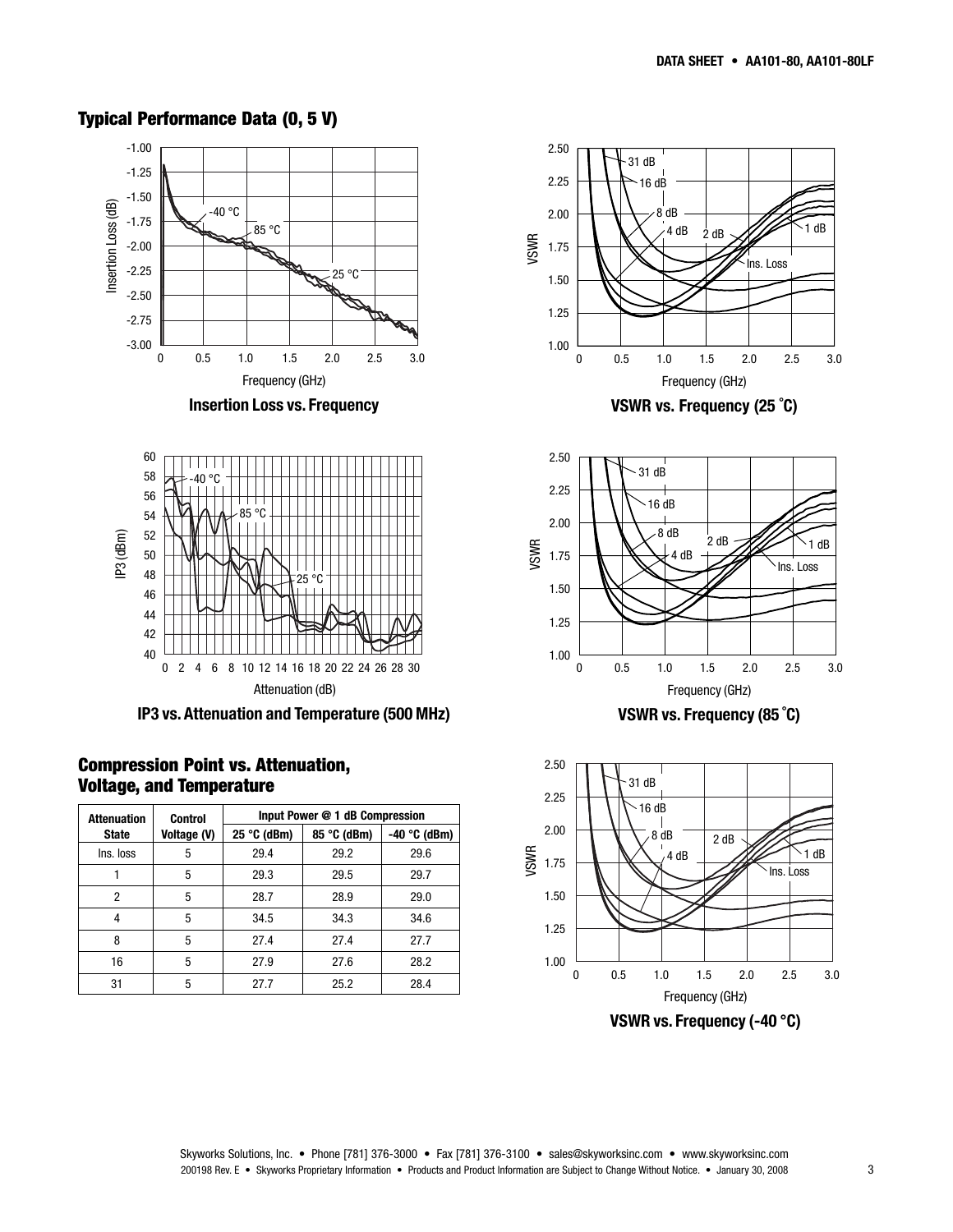

**vs. Frequency (-40 ˚C)**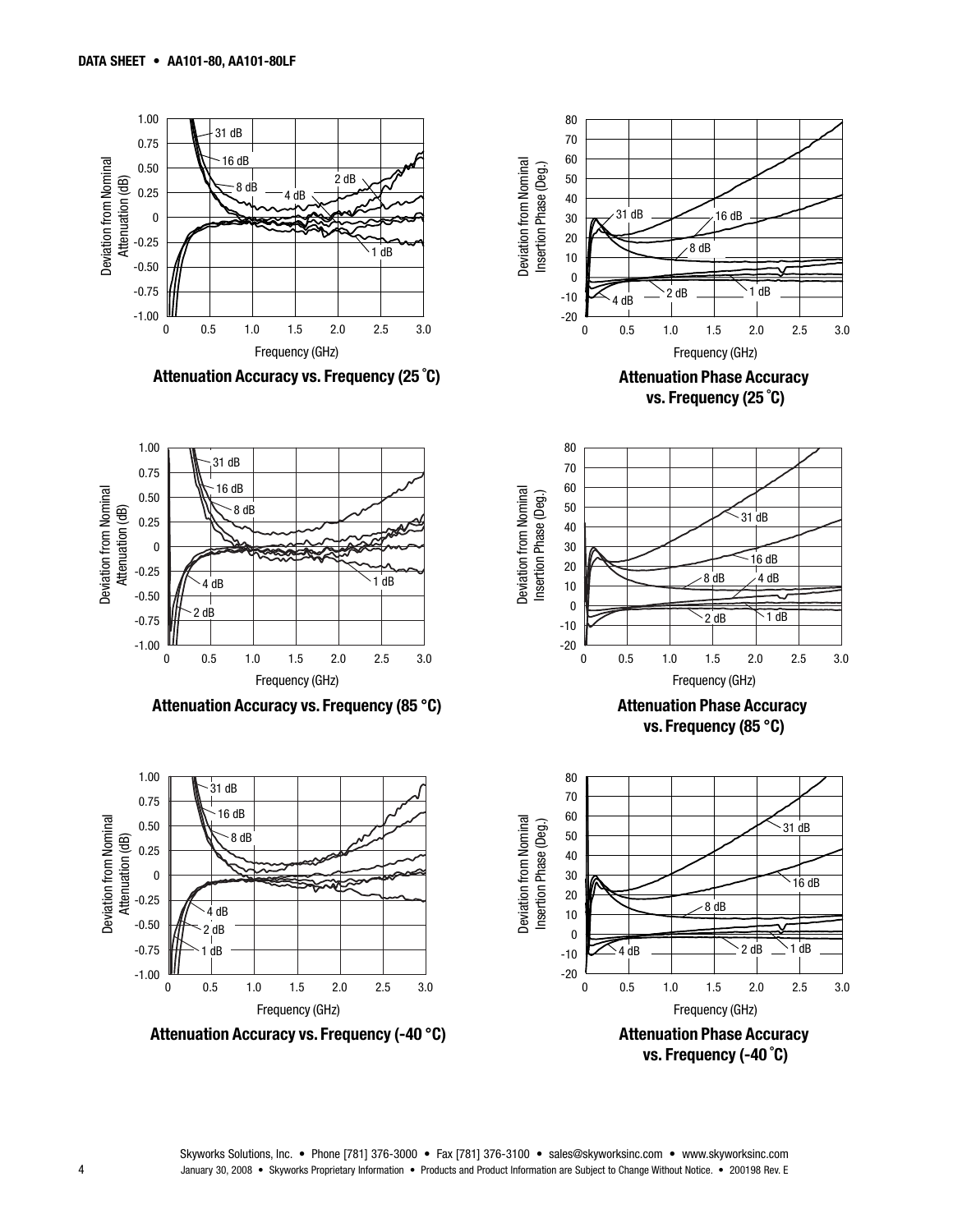#### **Typical Performance Data (0, 3 V)**

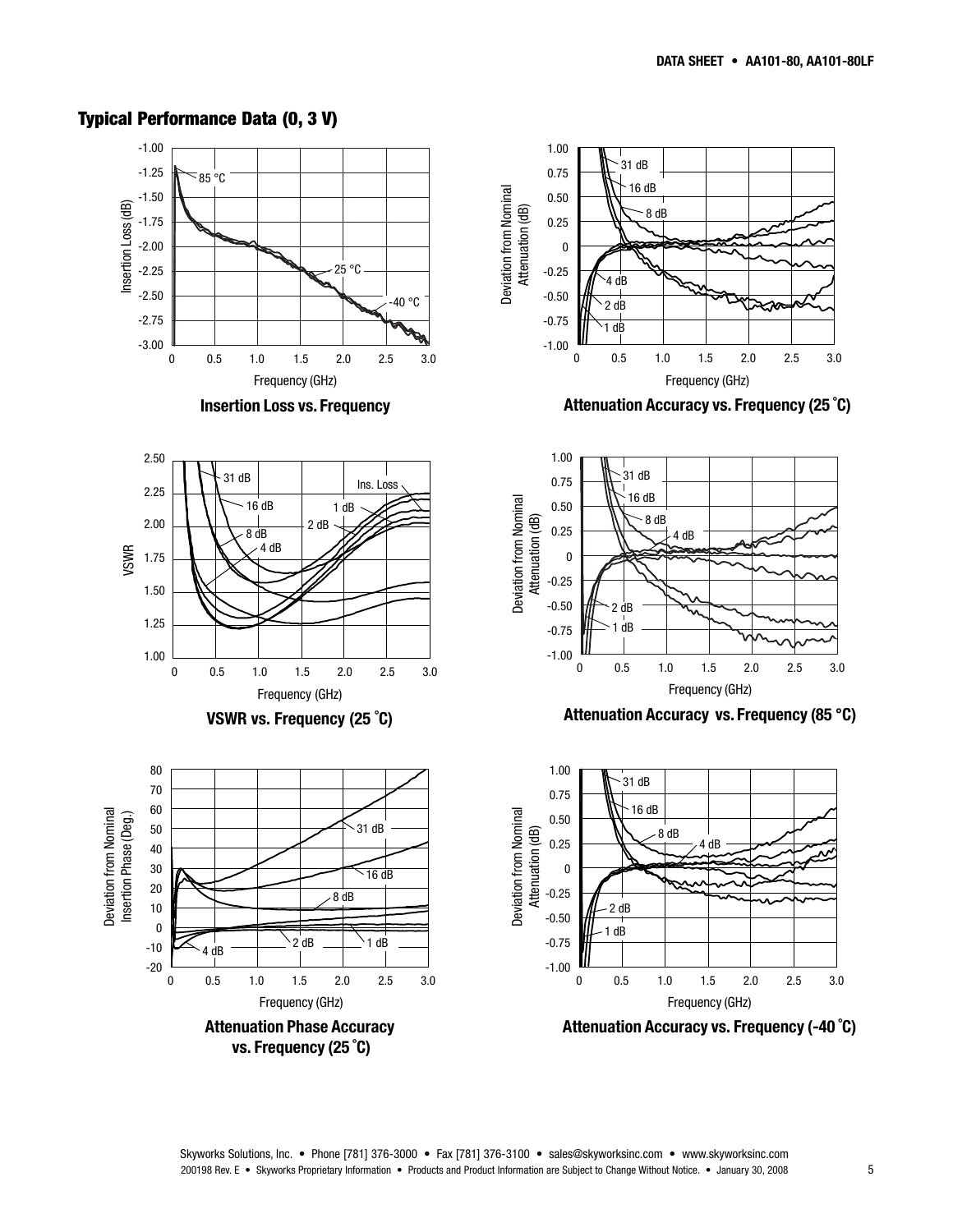

**IP3 vs. Attenuation and Temperature**

| V1                | V2                | V <sub>3</sub>    | V <sub>4</sub>    | V5                | <b>Attenuation</b> |
|-------------------|-------------------|-------------------|-------------------|-------------------|--------------------|
| 16 dB             | 8 dB              | 4 dB              | 2 dB              | 1 dB              | $J_1-J_2$          |
| V <sub>HIGH</sub> | $V_{HIGH}$        | V <sub>HIGH</sub> | V <sub>HIGH</sub> | V <sub>HIGH</sub> | Reference I.L.     |
| V <sub>HIGH</sub> | $V_{HIGH}$        | $V_{HIGH}$        | V <sub>HIGH</sub> | 0                 | 1 dB               |
| V <sub>HIGH</sub> | $V_{HIGH}$        | V <sub>HIGH</sub> | 0                 | $V_{HIGH}$        | 2 dB               |
| V <sub>HIGH</sub> | V <sub>HIGH</sub> | 0                 | $V_{HIGH}$        | V <sub>HIGH</sub> | 4 dB               |
| V <sub>HIGH</sub> | 0                 | $V_{HIGH}$        | V <sub>HIGH</sub> | $V_{HIGH}$        | 8 dB               |
| 0                 | V <sub>HIGH</sub> | $V_{HIGH}$        | $V_{HIGH}$        | V <sub>HIGH</sub> | 16 dB              |
| 0                 | 0                 | 0                 | 0                 | 0                 | 31 dB max, atten.  |

 $V_{HIGH} = 3$  to 5 V ( $V_S = V_{HIGH} \pm 0.2$  V).

#### **Compression Point vs. Attenuation, Voltage, and Temperature**

| <b>Attenuation</b> | <b>Control</b> | Input Power @ 1 dB Compression |             |                |  |
|--------------------|----------------|--------------------------------|-------------|----------------|--|
| <b>State</b>       | Voltage (V)    | $25 °C$ (dBm)                  | 85 °C (dBm) | -40 $°C$ (dBm) |  |
| Ins. loss          | 3              | 23.1                           | 23.3        | 24.3           |  |
|                    | 3              | 23.5                           | 23.3        | 24.2           |  |
| $\overline{c}$     | 3              | 22.7                           | 22.7        | 23.7           |  |
| 4                  | 3              | 33.8                           | 33.2        | 33.8           |  |
| 8                  | 3              | 31.7                           | 31.7        | 22.7           |  |
| 16                 | 3              | 20.2                           | 20.5        | 21.4           |  |
| 31                 | 3              | 21.9                           | 20.6        | 23.6           |  |

#### **Absolute Maximum Ratings**

| <b>Truth Table</b>                     |                                        |                   |                   |                                        |                    | <b>Characteristic</b>                                                                                                                          | Value                                        |  |
|----------------------------------------|----------------------------------------|-------------------|-------------------|----------------------------------------|--------------------|------------------------------------------------------------------------------------------------------------------------------------------------|----------------------------------------------|--|
| v,                                     | V <sub>2</sub>                         | $V_3$             | $V_4$             | $V_{5}$                                | <b>Attenuation</b> | RF input power                                                                                                                                 | 2 W > 500 MHz 0/8 V<br>0.75 W @ 50 MHz 0/8 V |  |
| 16 dB                                  | 8 dB                                   | 4 dB              | 2 dB              | dB                                     | $J_1-J_2$          | Supply voltage                                                                                                                                 | 8 V                                          |  |
| V <sub>HIGH</sub>                      | V <sub>HIGH</sub>                      | V <sub>HIGH</sub> | V <sub>HIGH</sub> | V <sub>HIGH</sub>                      | Reference I.L.     | Control voltage                                                                                                                                | $-0.2$ V, $+8$ V                             |  |
| V <sub>HIGH</sub>                      | V <sub>HIGH</sub>                      | V <sub>HIGH</sub> | $V_{HIGH}$        |                                        | dB                 |                                                                                                                                                |                                              |  |
|                                        |                                        |                   |                   |                                        | 2 dB               |                                                                                                                                                |                                              |  |
|                                        |                                        |                   |                   |                                        |                    |                                                                                                                                                |                                              |  |
| V <sub>HIGH</sub><br>V <sub>HIGH</sub> | V <sub>HIGH</sub><br>V <sub>нісн</sub> | V <sub>HIGH</sub> | V <sub>HIGH</sub> | V <sub>HIGH</sub><br>V <sub>HIGH</sub> | 4 dB               | Operating temperature<br>Storage temperature<br>Daufannanaan ta'umanaan aan ambamuun dan dan dibinaa Rabad ta'daa amaalfinadinaa babba ama ta' | -40 °C to +85 °C<br>$-65$ °C to $+150$ °C    |  |

Performance is guaranteed only under the conditions listed in the specifications table and is not guaranteed under the full range(s) described by the Absolute Maximum specifications. Exceeding any of the absolute maximum/minimum specifications may result in permanent damage to the device and will void the warranty.

*CAUTION: Although this device is designed to be as robust as possible, ESD (Electrostatic Discharge) can damage this device. This device must be protected at all times from ESD. Static charges may easily produce potentials of several kilovolts on the human body or equipment, which can discharge without detection. Industry-standard ESD precautions must be employed at all times.*

#### **[Recommended](http://www.skyworksinc.com/products_display_item.asp?did=2071 ) Solder Reflow Profiles**

Refer to the *"Recommended Solder Reflow Profile"* Application Note.

### **Tape and [Reel Information](http://www.skyworksinc.com/products_display_item.asp?did=2122 )**

Refer to the *"Discrete Devices and IC Switch/Attenuators Tape and Reel Package Orientation"* Application Note.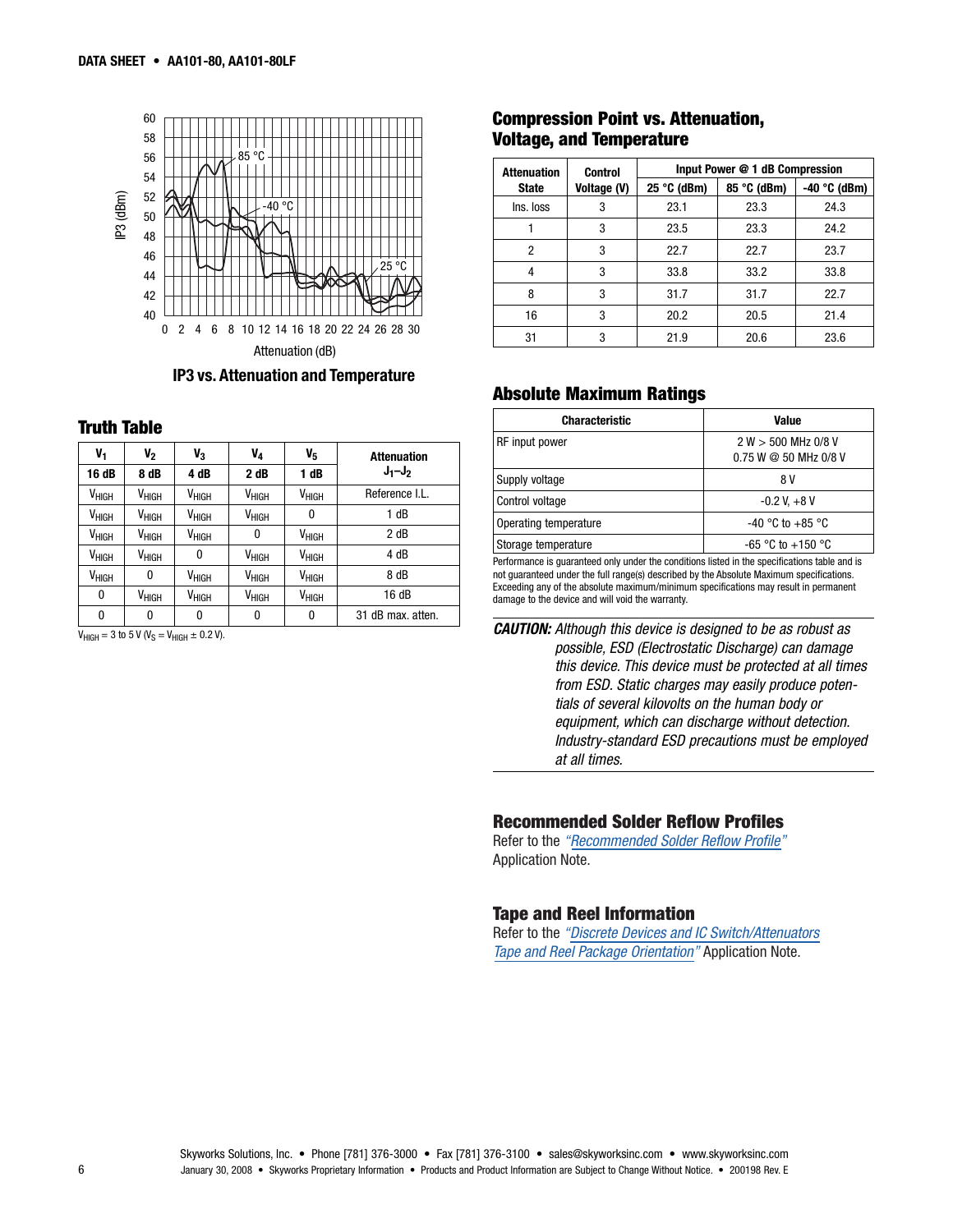